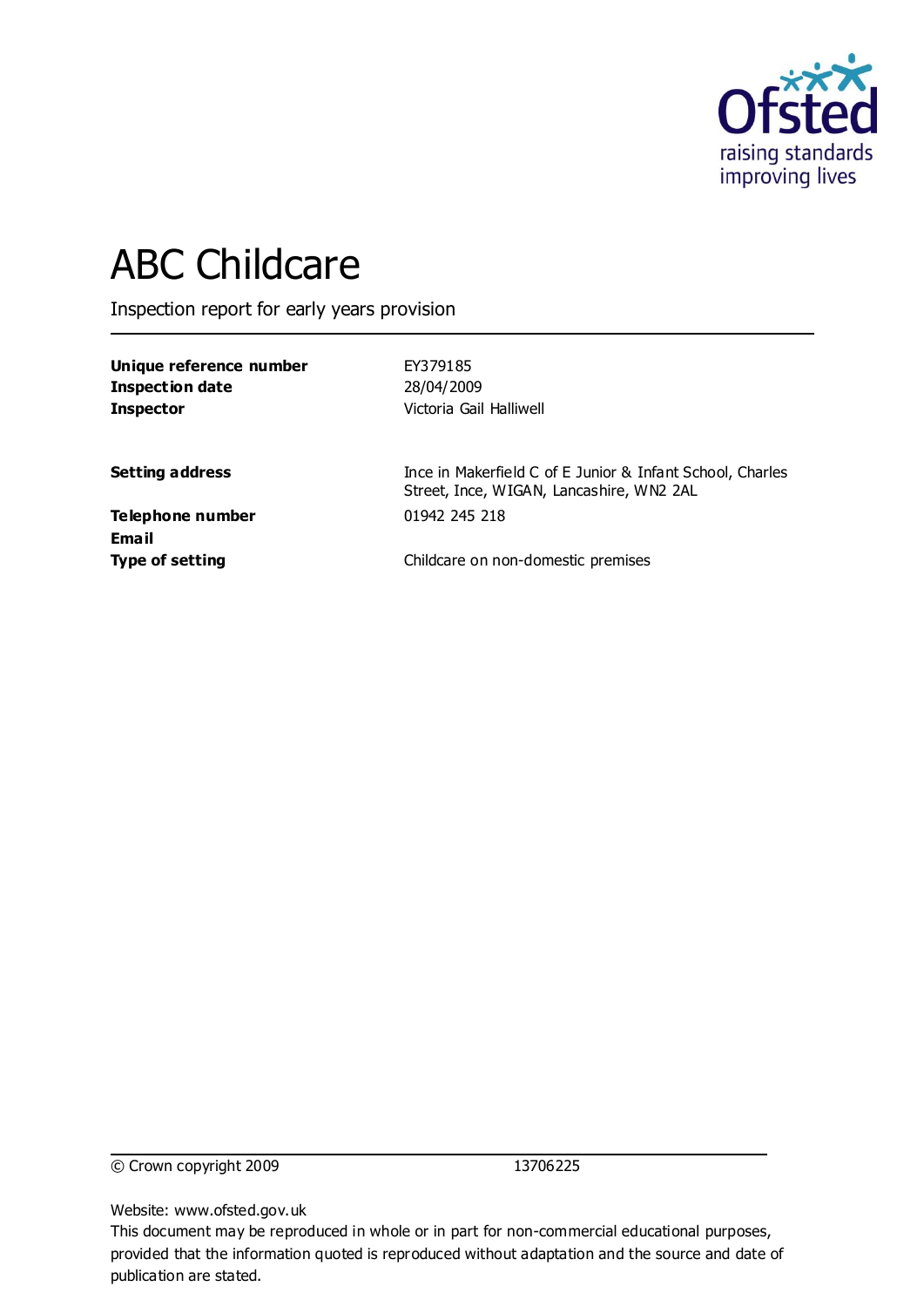## **Introduction**

This inspection was carried out by Ofsted under Sections 49 and 50 of the Childcare Act 2006 on the quality and standards of the registered early years provision. 'Early years provision' refers to provision regulated by Ofsted for children from birth to 31 August following their fifth birthday (the early years age group). The registered person must ensure that this provision complies with the statutory framework for children's learning, development and welfare, known as the *Early* Years Foundation Stage.

The provider must provide a copy of this report to all parents with children at the setting where reasonably practicable. The provider must provide a copy of the report to any other person who asks for one, but may charge a fee for this service (The Childcare (Inspection) Regulations 2008 regulations 9 and 10).

Children only attend this setting before and/or after the school day and/or during the school holidays. The judgements in this report reflect the quality of early years provision offered to children during those periods.

The setting also makes provision for children older than the early years age group which is registered on the voluntary and/or compulsory part(s) of the Childcare Register. This report does not include an evaluation of that provision, but a comment about compliance with the requirements of the Childcare Register is included in Annex B.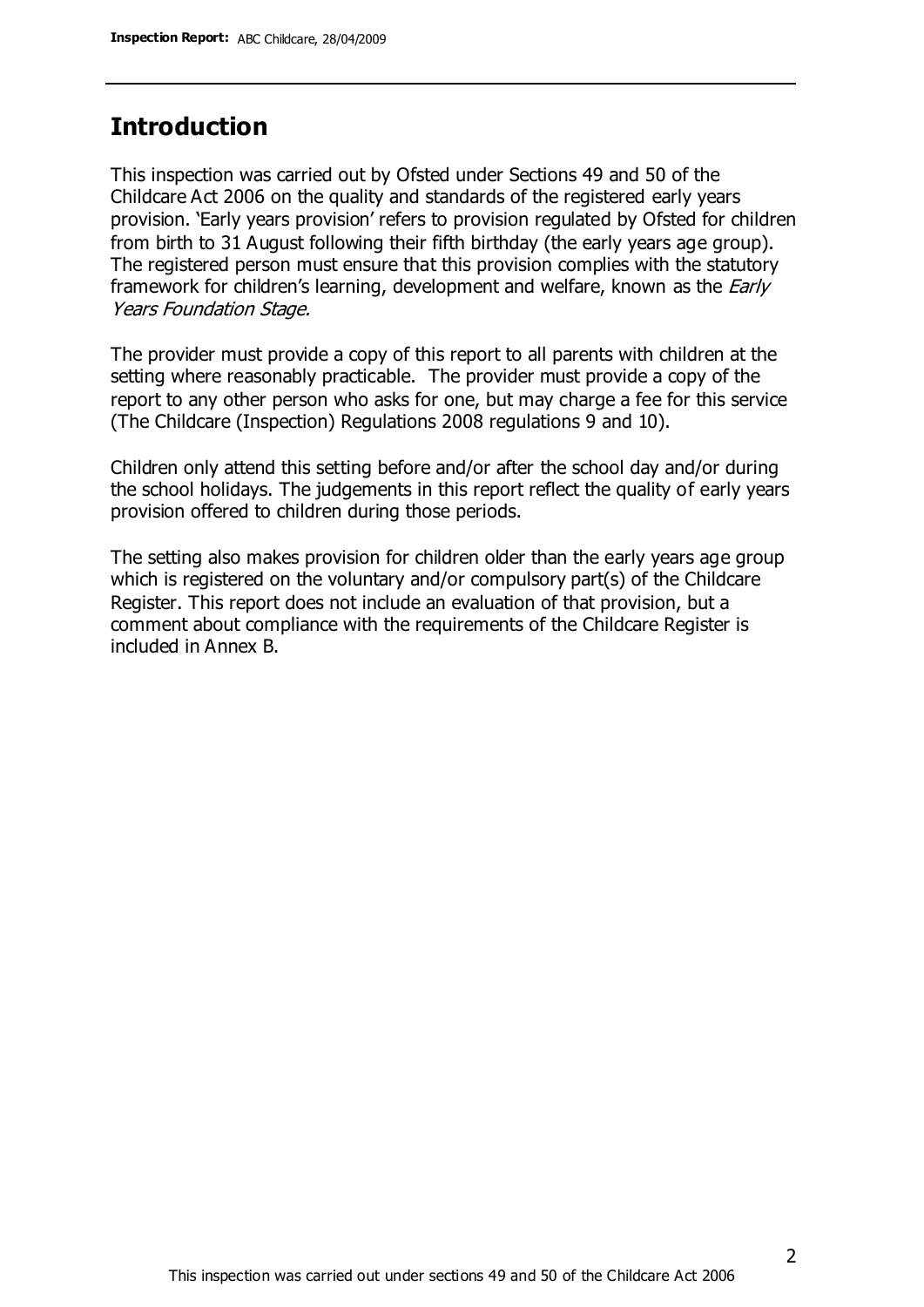## **Description of the setting**

ABC Childcare is one of several out of school and pre-school provisions operated by ABC Pre School Limited. It opened in 2008 and operates from two rooms in a Children's Centre, in the Ince area of Wigan. All children have access to a fully enclosed outdoor play area. Out of school care is provided from 15.15 until 18.00 and holiday care is provided from 07.30 until 18.00 with the exception of public holidays.

A maximum of 24 children may attend the setting at any time. There are currently five children aged from three to under five years on roll, some in part-time places. The setting also offers care to children aged over five to 11 years. The setting is registered on the Early Years Register and the compulsory and voluntary parts of the Childcare Register.

There are three members of staff, all of whom hold appropriate early years qualifications to at least National Vocational Qualification (NVQ) level 2. Two staff are currently working towards further nationally recognised qualifications.

## **Overall effectiveness of the early years provision**

Overall the quality of the provision is good. Children are valued as unique individuals and good staffing levels ensure staff know and support each child very well. Excellent relationships with other providers delivering the EYFS, ensure continued progression in children's learning and consistency in their care. Informal partnerships with parents are very good, however parents are not well informed about the settings policies and procedures. The setting's capacity to maintain continuous improvement is very strong. The manager and staff have a clear understanding of both individual and collective area's for development.

## **What steps need to be taken to improve provision further?**

To further improve the early years provision the registered person should:

- develop the ongoing observation and assessment process and analyse observations to help plan the next steps for individual children's learning
- develop the risk assessment for outings, including the collection of children from nursery and ensure it reflects any potential hazards presented by individual children
- improve the accessibility of policies and procedures, so that parents can further understand policies within the setting, also develop opportunities for parents to review their child's progress and contribute to their learning and development.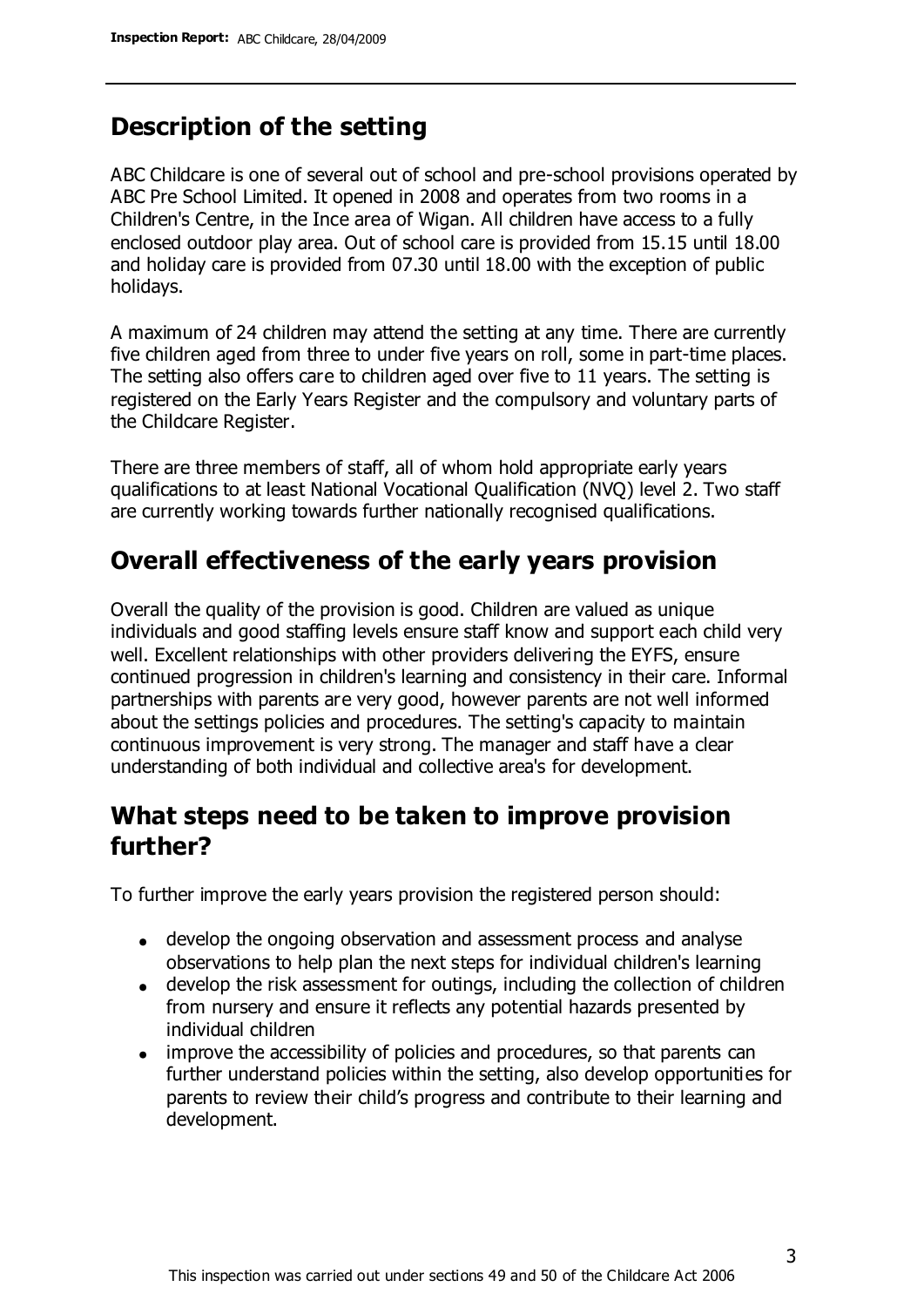# **The leadership and management of the early years provision**

The newly appointed manager has effectively evaluated this new provision and has begun to target area's identified for improvement which have an immediate beneficial impact on the children. For example, the accessibility of resources and continuous provision have been improved and much to the children's delight outdoor play is continually available. Staff are highly motivated and this newly established team work very effectively to meet the individual and group needs of the children. Staff are enthusiastic about training and eager to implement recently acquired knowledge to further improve the quality of the service they provide. For example, developing the links between incidental observations and planning. Attention to documentation is good, all required documentation is appropriately maintained. Policies and procedures are currently under review by the manager, who encourages staff to reflect on and contribute to draft policies before they are implemented.

Children are effectively safeguarded. The manager has a sound knowledge of safeguarding issues and is able to implement appropriate procedures to protect a child from possible harm. Relevant documentation and the settings safeguarding policy is easily accessible and high priority is given to ensuring all staff receive training in this area. Very good systems are in place to ensure any potential hazards on the premises are identified and minimised, as a result, children move around freely within a safe and secure environment. Some good measures are implemented to ensure children are safely collected from school, however written risk assessments are not developed and do not take sufficient account of the behaviour of individual children.

Partnership working is generally very strong. The manager and staff work very closely with both parents and the school to ensure children benefit from a consistent approach. Staff report parents respond very well to their relaxed and informal environment. They routinely share information about their child's needs, discuss behaviour management issues and talk openly about children's experiences beyond the setting. Consequently, staff know individual children very well, they are aware of ongoing changes and factors which may affect a child's learning or behaviour and continually take account of these. Details of children's starting points and parental consent are obtained via the nursery but there is no formalised system to inform parents of children's learning and development. Parents are not well informed about the settings policies and procedures, for example, safeguarding, behaviour management and equal opportunities. Information relating to complaints and the regulatory body is displayed on the notice board.

# **The quality and standards of the early years provision**

All aspects of children's welfare are very effectively promoted. Staff ensure children are safeguarded and continually raise children's awareness of their own safety, for example, encouraging children to think about the consequences of spilling 'jelly' on the floor, or running near a road. Activities are planned to meet children's individual learning needs. For example, to raise a child's awareness of road safety,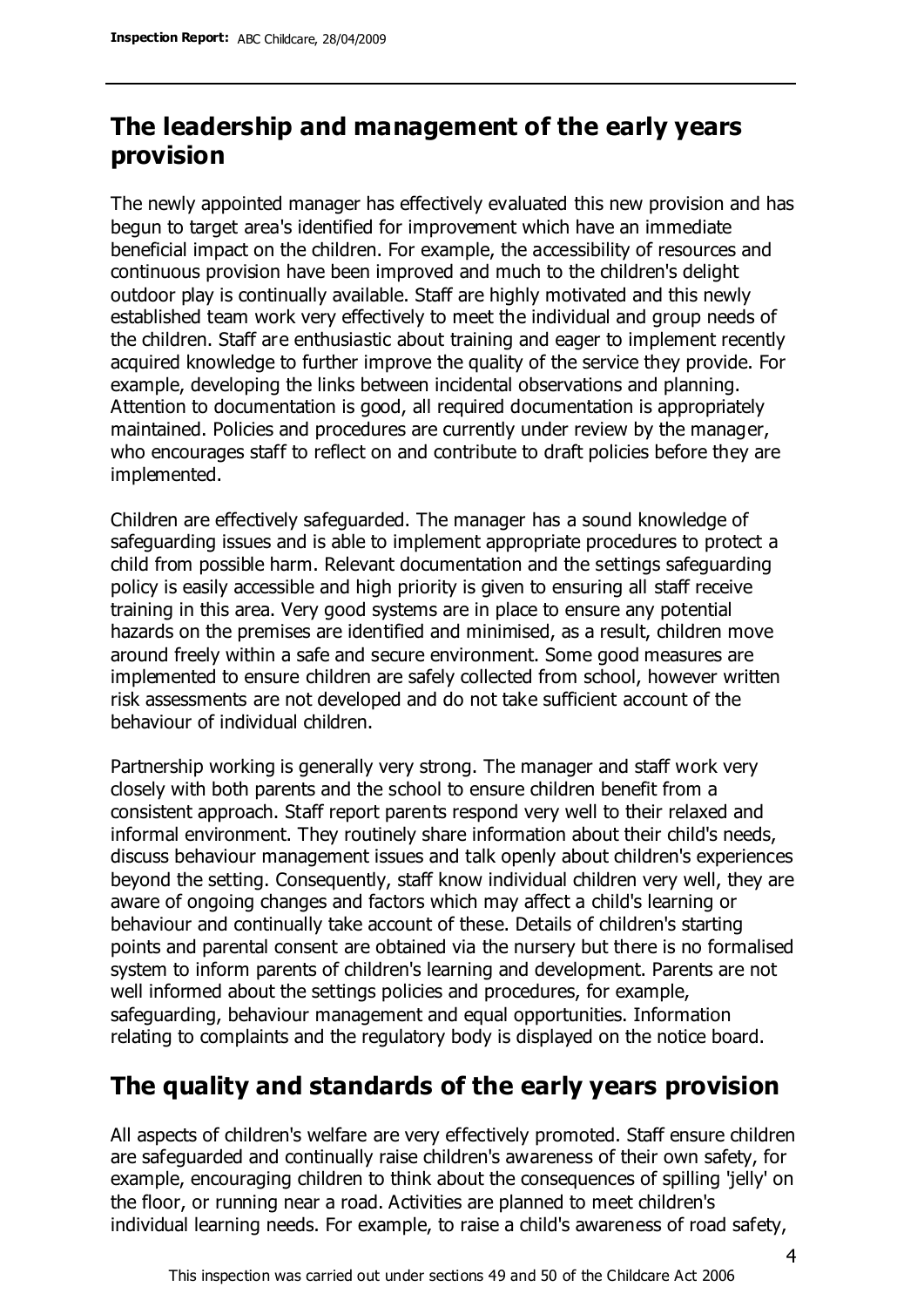staff provide relevant role play experiences. Children's health and well being is well promoted. Children are routinely encouraged to make healthy choices about what they eat, a 'food board' displays the choices available and children state their individual preference, which is then provided for their 'tea'. A selection of fresh fruit and drinking water is continually available and children confidently help themselves throughout the session.

Staff naturally foster a very welcoming and relaxed environment, where each child is valued and encouraged to make choices and have fun. Children benefit from a very well resourced and exceptionally accessible child centred environment, which effectively supports their continued learning in all areas. In addition, they are well supported by staff who provide clear explanations about how things work, where they are stored and give children a clear message, that their time in after school is about them and the choices they make. Consequently, children demonstrate a very strong sense of belonging, they move freely between the in and outdoor play areas, making meaningful choices about where and how they spend their time.

The presence of children over five years within the setting has a particularly positive impact on the younger children, many are exemplary role models who show high levels of care and concern for younger members of the group. They thrive on their special roles and responsibilities and happily provide assistance to younger children and encourage them to try new experiences. For example, inviting them to use the laptop.

Children thoroughly enjoy their time within the setting, they squeal with delight as they squish jelly through their fingers and repeatedly listen to the sound as it 'splats' back into the tray. Staff plan interesting activities which encourage younger children to write and make marks for a purpose, such as, designing labels for their drinking cups. Children are encouraged to use a self registration system and use their name to indicate if they are playing in or outdoors. The provision for ICT is excellent and children confidently use the interactive whiteboard and laptops. Excellent communication with the school enable staff to build on children's interests and support individual learning. For example, following a discussion which highlights one child's interest in the food in the role play area, the setting review their role play and create a 'café' for the child to explore. In practice staff support children learning very well although this is not always reflected in written plans.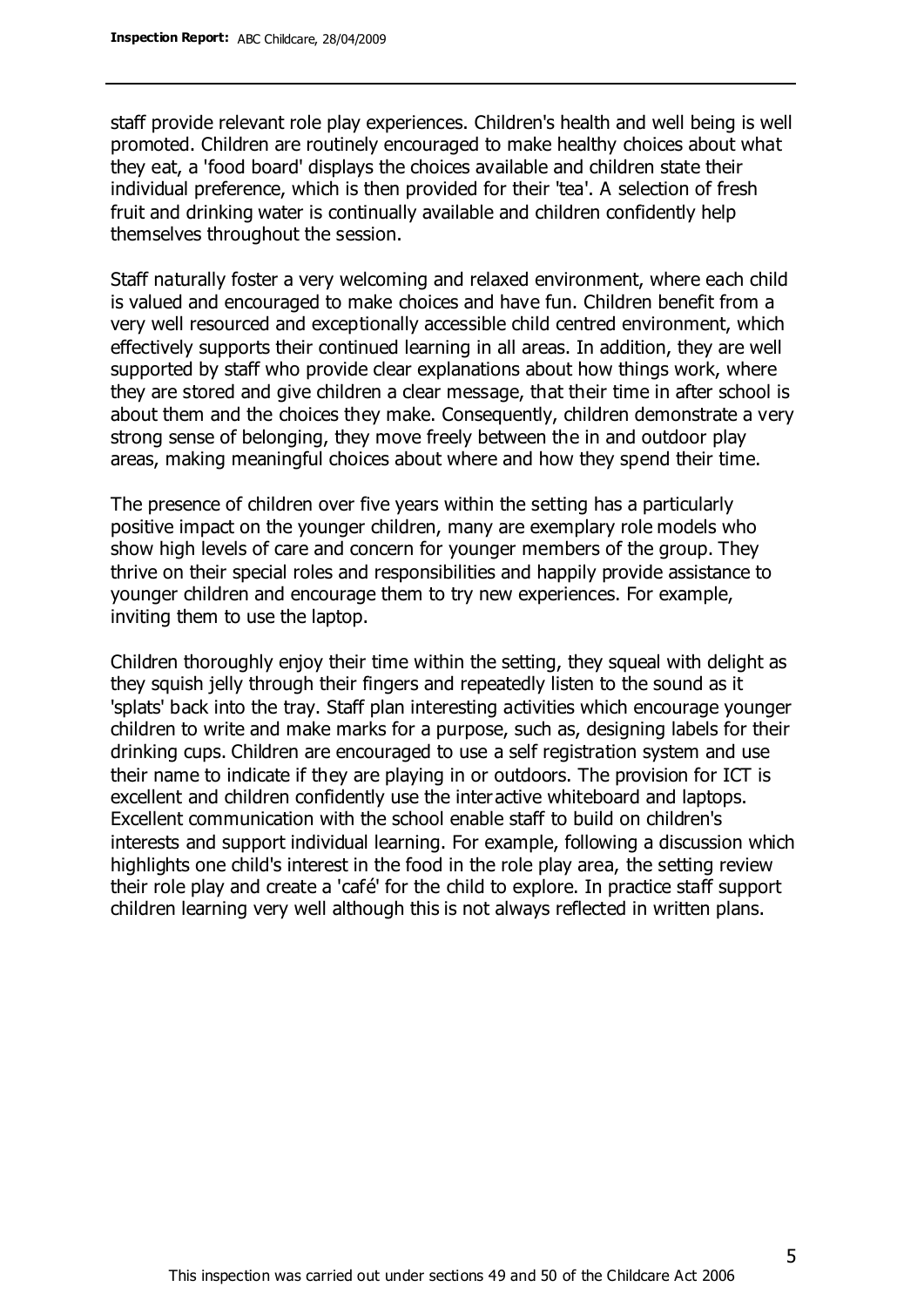# **Annex A: record of inspection judgements**

#### **The key inspection judgements and what they mean**

Grade 1 is Outstanding: this aspect of the provision is of exceptionally high quality Grade 2 is Good: this aspect of the provision is strong Grade 3 is Satisfactory: this aspect of the provision is sound Grade 4 is Inadequate: this aspect of the provision is not good enough

#### **Overall effectiveness**

| How effective is the provision in meeting the needs<br>of children in the Early Years Foundation Stage? |  |
|---------------------------------------------------------------------------------------------------------|--|
| How well does the provision promote inclusive practice?                                                 |  |
| The capacity of the provision to maintain continuous                                                    |  |
| improvement.                                                                                            |  |

#### **Leadership and management**

| How effectively is provision in the Early Years               |  |
|---------------------------------------------------------------|--|
| <b>Foundation Stage led and managed?</b>                      |  |
| How effective is the setting's self-evaluation, including the |  |
| steps taken to promote improvement?                           |  |
| How well does the setting work in partnership with parents    |  |
| and others?                                                   |  |
| How well are children safequarded?                            |  |

#### **Quality and standards**

| How effectively are children in the Early Years<br><b>Foundation Stage helped to learn and develop?</b> |               |
|---------------------------------------------------------------------------------------------------------|---------------|
| How effectively is the welfare of children in the Early                                                 | ר             |
| <b>Years Foundation Stage promoted?</b>                                                                 |               |
| How well are children helped to stay safe?                                                              |               |
| How well are children helped to be healthy?                                                             |               |
| How well are children helped to enjoy and achieve?                                                      | 2             |
| How well are children helped to make a positive                                                         | $\mathcal{P}$ |
| contribution?                                                                                           |               |
| How well are children helped develop skills that will                                                   |               |
| contribute to their future economic well-being?                                                         |               |

Any complaints about the inspection or report should be made following the procedures set out in the guidance available from Ofsted's website: www.ofsted.gov.uk